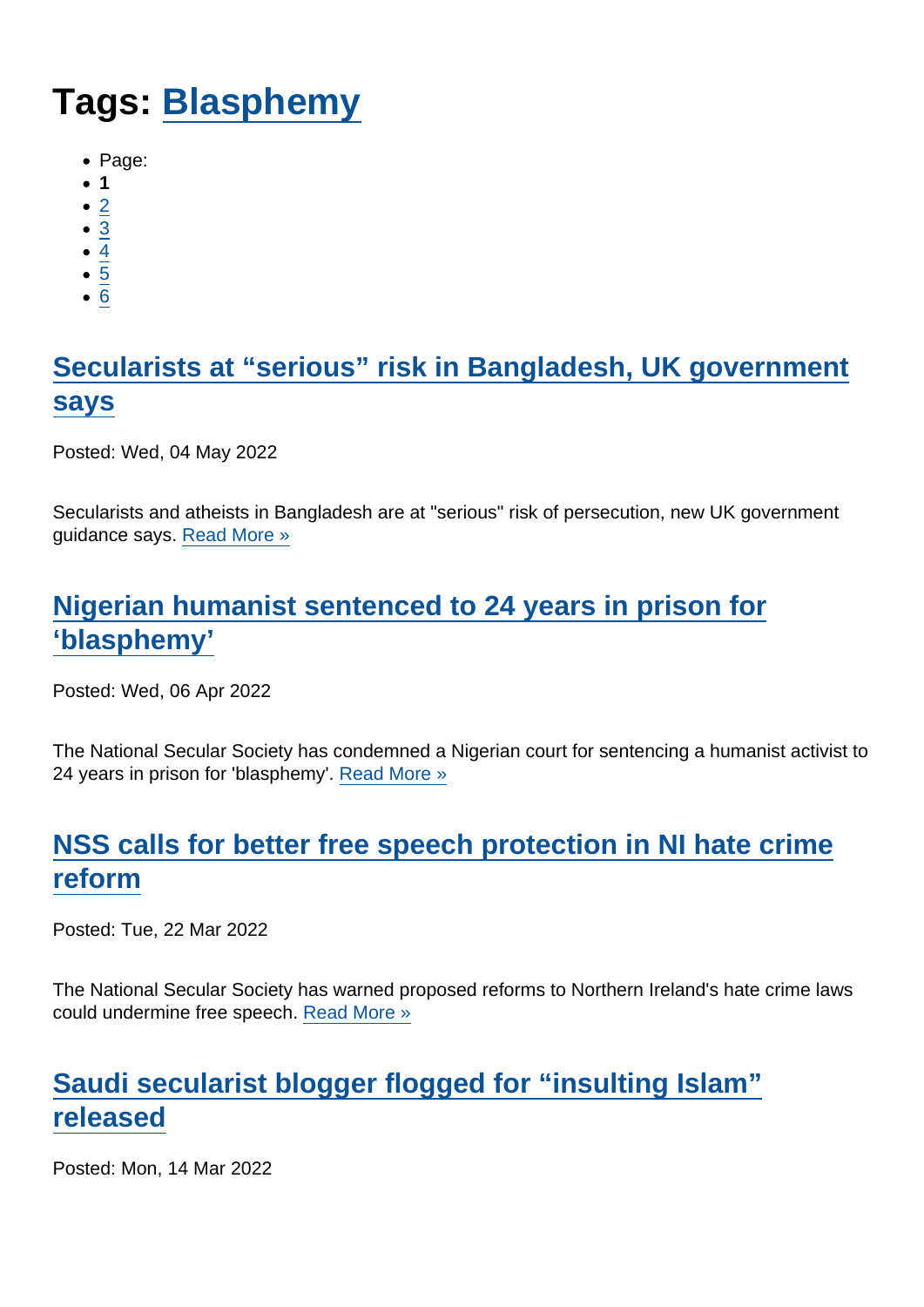The NSS has welcomed the release of Saudi secularist blogger Raif Badawi, who was jailed and flogged for "insulting Islam". [Read More »](https://www.secularism.org.uk/news/2022/03/saudi-secularist-blogger-flogged-for-insulting-islam-released)

#### [Egypt proposes law banning journalists from discussing](https://www.secularism.org.uk/news/2022/02/egypt-proposes-law-banning-journalists-from-discussing-religion) [religion](https://www.secularism.org.uk/news/2022/02/egypt-proposes-law-banning-journalists-from-discussing-religion)

Posted: Wed, 23 Feb 2022

Egypt may ban 'non-specialists' from discussing religion in the media after a journalist expressed doubts about the Quran. [Read More »](https://www.secularism.org.uk/news/2022/02/egypt-proposes-law-banning-journalists-from-discussing-religion)

## [NSS urges government to aid Ahmadi Muslim prosecuted for](https://www.secularism.org.uk/news/2022/02/nss-urges-government-to-aid-ahmadi-muslim-convicted-of-blasphemy) [blasphemy](https://www.secularism.org.uk/news/2022/02/nss-urges-government-to-aid-ahmadi-muslim-convicted-of-blasphemy)

Posted: Thu, 10 Feb 2022

The NSS had urged the FCO to intervene in the case of an Ahmadi Muslim woman prosecuted for 'blasphemy' in Pakistan. [Read More »](https://www.secularism.org.uk/news/2022/02/nss-urges-government-to-aid-ahmadi-muslim-convicted-of-blasphemy)

#### ['Islamophobia' used to shut down debate, says government](https://www.secularism.org.uk/news/2021/11/islamophobia-used-to-shut-down-debate-says-government)

Posted: Tue, 16 Nov 2021

The government has warned that the term 'Islamophobia' has been used to silence different viewpoints during a House of Lords debate. [Read More »](https://www.secularism.org.uk/news/2021/11/islamophobia-used-to-shut-down-debate-says-government)

# [Death sentence for apostasy in nearly a dozen countries,](https://www.secularism.org.uk/news/2021/11/death-sentence-for-apostasy-in-nearly-a-dozen-countries-report-says) [report says](https://www.secularism.org.uk/news/2021/11/death-sentence-for-apostasy-in-nearly-a-dozen-countries-report-says)

Posted: Tue, 16 Nov 2021

Apostasy is punishable with death in nearly a dozen countries, according to a new report from Humanists International. [Read More »](https://www.secularism.org.uk/news/2021/11/death-sentence-for-apostasy-in-nearly-a-dozen-countries-report-says)

#### [Campaigners call for release of Iranian blogger who 'insulted](https://www.secularism.org.uk/news/2021/10/campaigners-call-for-release-of-iranian-blogger-who-insulted-islam) [Islam'](https://www.secularism.org.uk/news/2021/10/campaigners-call-for-release-of-iranian-blogger-who-insulted-islam)

Posted: Tue, 26 Oct 2021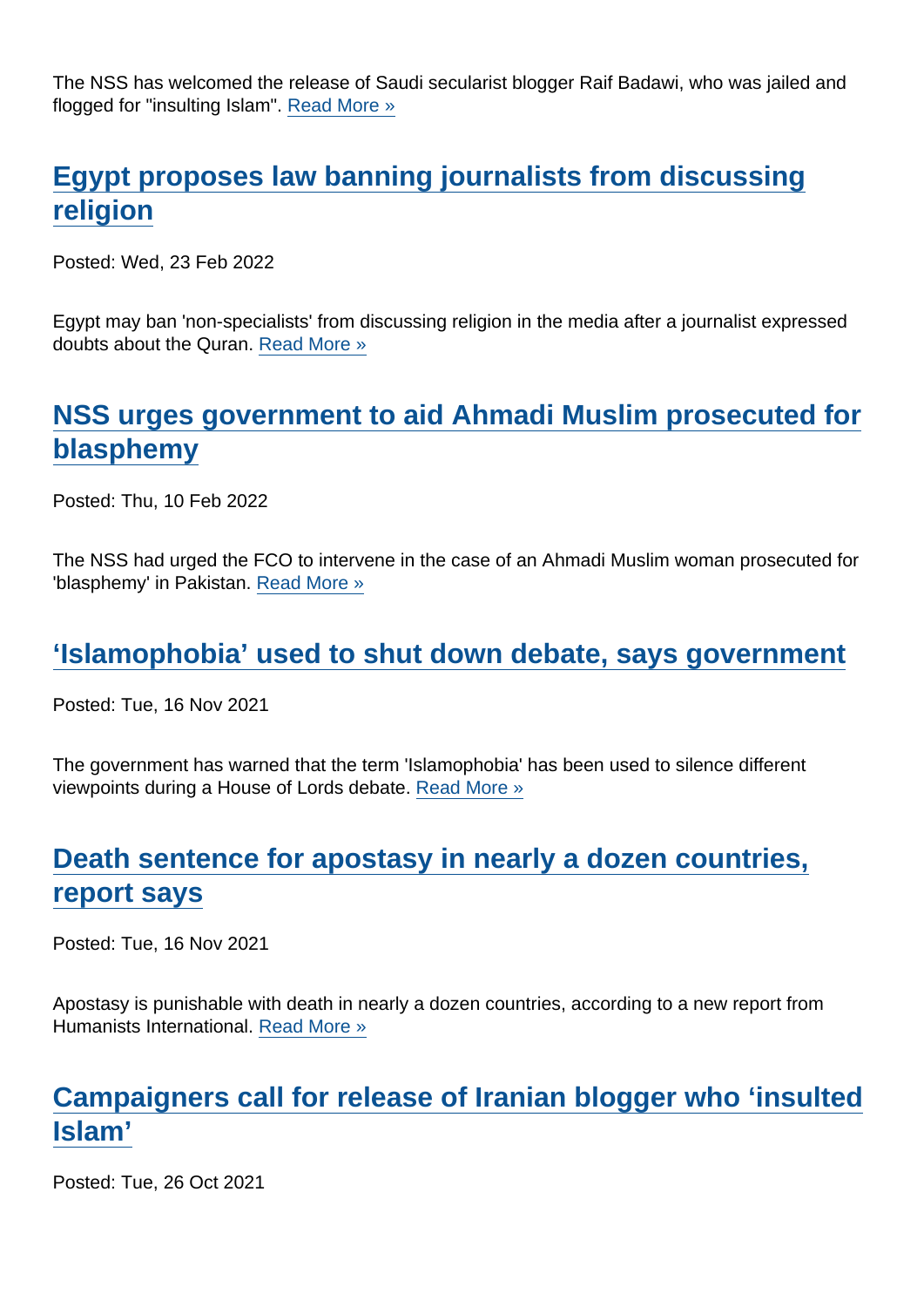Over 200 organisations and individuals have called for the release of an Iranian blogger imprisoned for 'blasphemy'. [Read More »](https://www.secularism.org.uk/news/2021/10/campaigners-call-for-release-of-iranian-blogger-who-insulted-islam)

## [Nigerian Humanist leader charged over 'blasphemous'](https://www.secularism.org.uk/news/2021/08/nigerian-humanist-leader-charged-over-blasphemous-facebook-posts) [Facebook posts](https://www.secularism.org.uk/news/2021/08/nigerian-humanist-leader-charged-over-blasphemous-facebook-posts)

Posted: Thu, 05 Aug 2021

Nigerian Humanist leader Mubarak Bala is facing formal charges over Facebook posts which allegedly contained 'blasphemous' content. [Read More »](https://www.secularism.org.uk/news/2021/08/nigerian-humanist-leader-charged-over-blasphemous-facebook-posts)

## [NSS urges release of Humanist leader after a year in](https://www.secularism.org.uk/news/2021/04/nss-urges-nigeria-to-release-humanist-leader-after-a-years-detention) [detention](https://www.secularism.org.uk/news/2021/04/nss-urges-nigeria-to-release-humanist-leader-after-a-years-detention)

Posted: Wed, 28 Apr 2021

The NSS has urged authorities in Nigeria to release Mubarak Bala, who was arrested a year ago after being accused of insulting Muhammad. [Read More »](https://www.secularism.org.uk/news/2021/04/nss-urges-nigeria-to-release-humanist-leader-after-a-years-detention)

#### [NSS urges repeal of Northern Ireland blasphemy laws](https://www.secularism.org.uk/news/2021/03/nss-urges-repeal-of-northern-ireland-blasphemy-laws)

Posted: Wed, 17 Mar 2021

The NSS has called on the Northern Ireland executive to repeal its "archaic" blasphemy laws. [Read](https://www.secularism.org.uk/news/2021/03/nss-urges-repeal-of-northern-ireland-blasphemy-laws) [More »](https://www.secularism.org.uk/news/2021/03/nss-urges-repeal-of-northern-ireland-blasphemy-laws)

## [Hate crime bill passes and blasphemy law abolished in](https://www.secularism.org.uk/news/2021/03/hate-crime-bill-passes-and-blasphemy-law-abolished-in-scotland) **[Scotland](https://www.secularism.org.uk/news/2021/03/hate-crime-bill-passes-and-blasphemy-law-abolished-in-scotland)**

Posted: Thu, 11 Mar 2021

Scotland's hate crime bill, which will introduce 'stirring up hatred' offences and abolish the blasphemy law, has passed its final vote. [Read More »](https://www.secularism.org.uk/news/2021/03/hate-crime-bill-passes-and-blasphemy-law-abolished-in-scotland)

#### [Man killed in court while on trial for blasphemy in Pakistan](https://www.secularism.org.uk/news/2020/07/man-killed-in-court-while-on-trial-for-blasphemy-in-pakistan)

Posted: Wed, 29 Jul 2020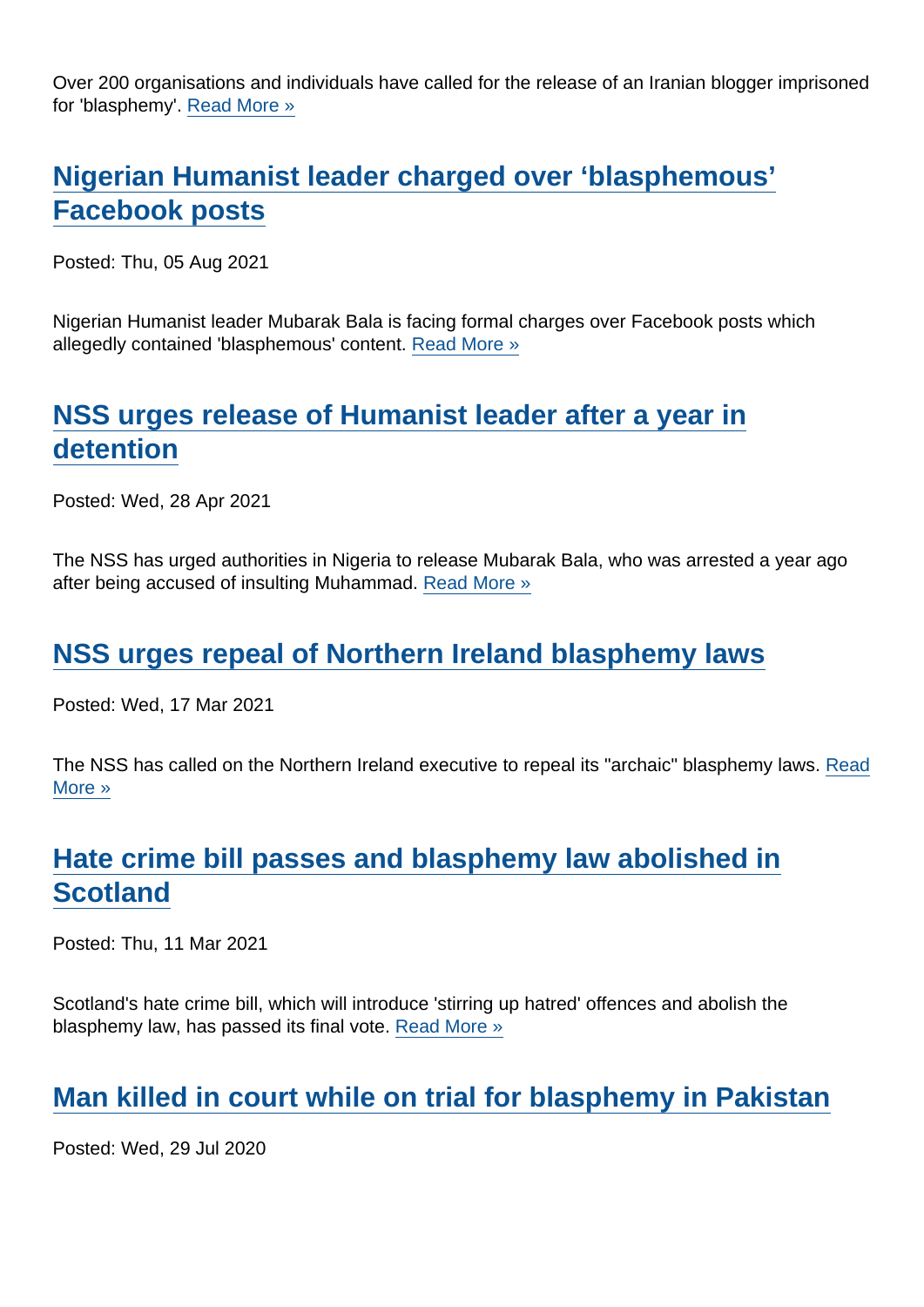A man has been shot dead in court while standing trial for blasphemy in Pakistan. [Read More »](https://www.secularism.org.uk/news/2020/07/man-killed-in-court-while-on-trial-for-blasphemy-in-pakistan)

## [Nigerian Humanist leader 'faces charges over insulting](https://www.secularism.org.uk/news/2020/06/nigerian-humanist-leader-charged-over-insulting-religion) [religion'](https://www.secularism.org.uk/news/2020/06/nigerian-humanist-leader-charged-over-insulting-religion)

Posted: Wed, 17 Jun 2020

The UK government has said the president of the Humanist Association of Nigeria has been charged over claims he insulted religion. [Read More »](https://www.secularism.org.uk/news/2020/06/nigerian-humanist-leader-charged-over-insulting-religion)

## [Ministers take up case of Nigerian Humanist arrested for](https://www.secularism.org.uk/news/2020/06/ministers-take-up-case-of-nigerian-humanist-arrested-for-blasphemy) [blasphemy](https://www.secularism.org.uk/news/2020/06/ministers-take-up-case-of-nigerian-humanist-arrested-for-blasphemy)

Posted: Fri, 05 Jun 2020

The government has said it's looking in to the case of the arrested Nigerian Humanist leader Mubarak Bala "on an urgent basis". [Read More »](https://www.secularism.org.uk/news/2020/06/ministers-take-up-case-of-nigerian-humanist-arrested-for-blasphemy)

## [Fears for safety of Nigerian Humanist leader after blasphemy](https://www.secularism.org.uk/news/2020/04/fears-for-safety-of-nigerian-humanist-leader-after-blasphemy-arrest) [arrest](https://www.secularism.org.uk/news/2020/04/fears-for-safety-of-nigerian-humanist-leader-after-blasphemy-arrest)

Posted: Wed, 29 Apr 2020

The president of the Humanist Association of Nigeria has been arrested for blasphemy for a second time, sparking fears for his safety. [Read More »](https://www.secularism.org.uk/news/2020/04/fears-for-safety-of-nigerian-humanist-leader-after-blasphemy-arrest)

#### [NSS welcomes Scottish government proposal to abolish](https://www.secularism.org.uk/news/2020/04/nss-welcomes-scottish-government-proposal-to-abolish-blasphemy-law) [blasphemy law](https://www.secularism.org.uk/news/2020/04/nss-welcomes-scottish-government-proposal-to-abolish-blasphemy-law)

Posted: Fri, 24 Apr 2020

The NSS has welcomed a proposal from the Scottish government which would abolish the country's blasphemy law. [Read More »](https://www.secularism.org.uk/news/2020/04/nss-welcomes-scottish-government-proposal-to-abolish-blasphemy-law)

#### [Blasphemy laws exist in 69 countries, report finds](https://www.secularism.org.uk/news/2019/11/blasphemy-laws-exist-in-69-countries-report-finds)

Posted: Wed, 13 Nov 2019